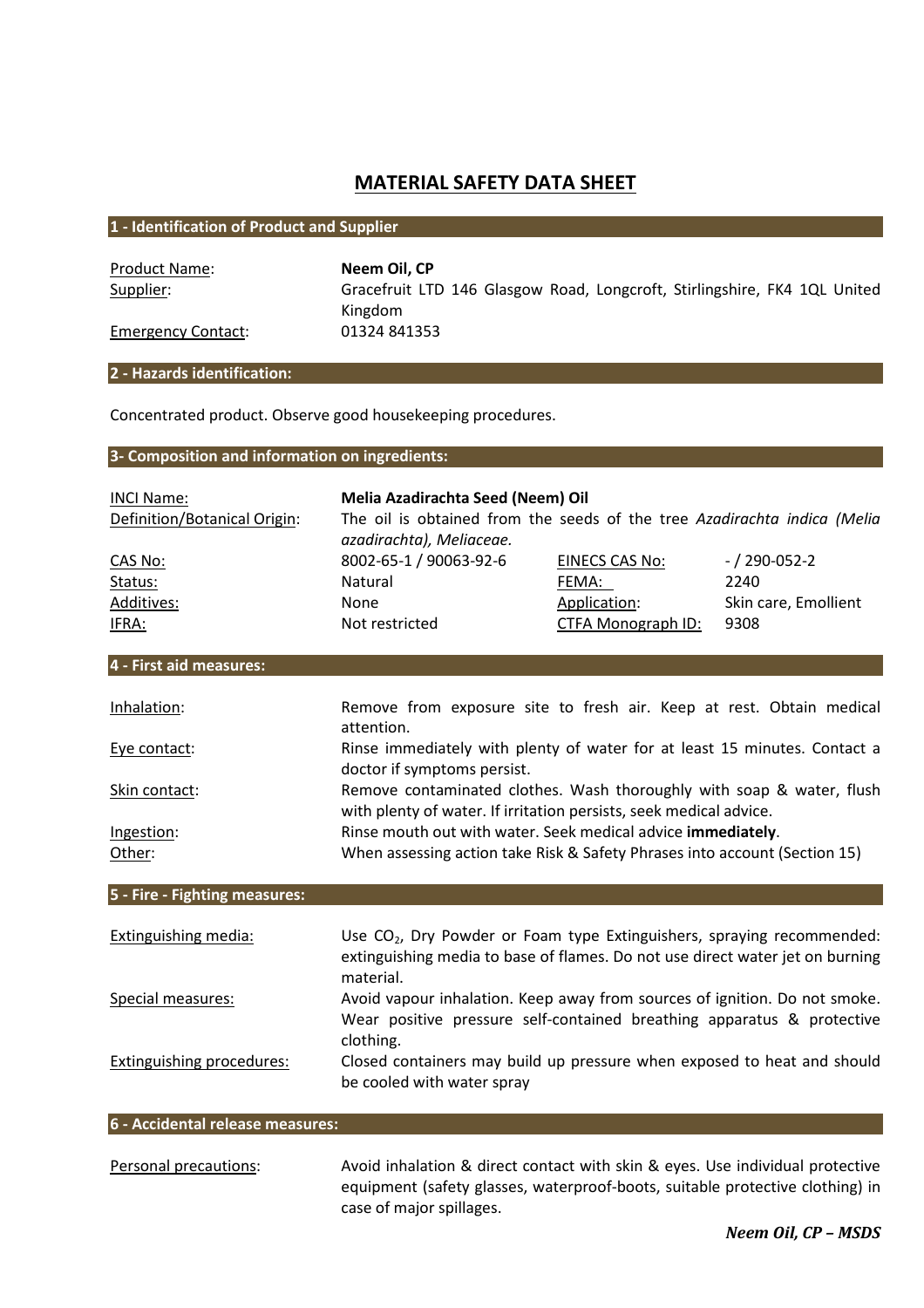Environment precautions: Keep away from drains, soils, surface & ground waters. Cleaning up methods: Remove all potential ignition sources. Contain spilled material. Cover for spillages: with an inert or non-combustible inorganic absorbent material, sweep up and remove to an approved disposal container. Observe state, federal & local disposal regulations.

| 7 - Handling and storage: |                                                                                   |
|---------------------------|-----------------------------------------------------------------------------------|
|                           |                                                                                   |
| Precautions in handling:  | Apply good manufacturing practice & industrial hygiene practices, ensuring        |
|                           | proper ventilation. Observe good personal hygiene, and do not eat, drink or       |
|                           | smoke whilst handling.                                                            |
| Storage conditions:       | Store in tightly closed original container, in a cool, dry & ventilated area away |
|                           | from heat sources & protected from light. Keep air contact to a minimum.          |
| Fire protection:          | Keep away from ignition sources & naked flames. Take precautions to avoid         |
|                           | static discharges in working area.                                                |

## 8 - Exposure controls and personal protection:

| Respiratory protection: | Avoid breathing product vapour. Apply local ventilation where possible. |
|-------------------------|-------------------------------------------------------------------------|
| Ventilation:            | Ensure good ventilation of working area.                                |
| Hand protection:        | Avoid all skin contact. Use chemically resistant gloves if required.    |
| Eye protection:         | Use safety glasses.                                                     |
| Work/Hygiene practices: | Wash hands with soap & water after handling.                            |

## 9 - Physical data and chemical properties:

| Colour:                       | Brown to greenish brown |
|-------------------------------|-------------------------|
| Appearance @ 20°C:            | Oily liquid             |
| Odour:                        | Characteristic          |
| Flash point $(^{\circ}C)$ :   | >100                    |
| Specific gravity @ 25°C:      | $0.921 - 0.965$         |
| Refractive index @ 40°C:      | $1.450 - 1.485$         |
| Saponification value:         | >195                    |
| Azadiractin content:          | > 3000                  |
| Heavy metals(As, Cd, Pb, Hg): | Not detected            |

## 10 - Stability and Reactivity:

| Reactivity:    | It presents no significant reactivity hazards, by itself or in contact with water. |
|----------------|------------------------------------------------------------------------------------|
|                | Avoid contact with strong acids, alkali or oxidising agents.                       |
| Decomposition: | Liable to cause smoke & acrid fumes during combustion: carbon monoxide,            |
|                | carbon dioxide & other non-identified organic compounds may be formed.             |

#### 11 - Toxicological information:

Oral LD50 (Rat) >5000mg/kg \* Dermal LD50 (Rat) >5000mg/kg \* LC50 (Rat): 1.1ml/litre air \* \* From literature

| Prevent surface contamination of soil, ground & surface water. |
|----------------------------------------------------------------|

13 - Disposal considerations: